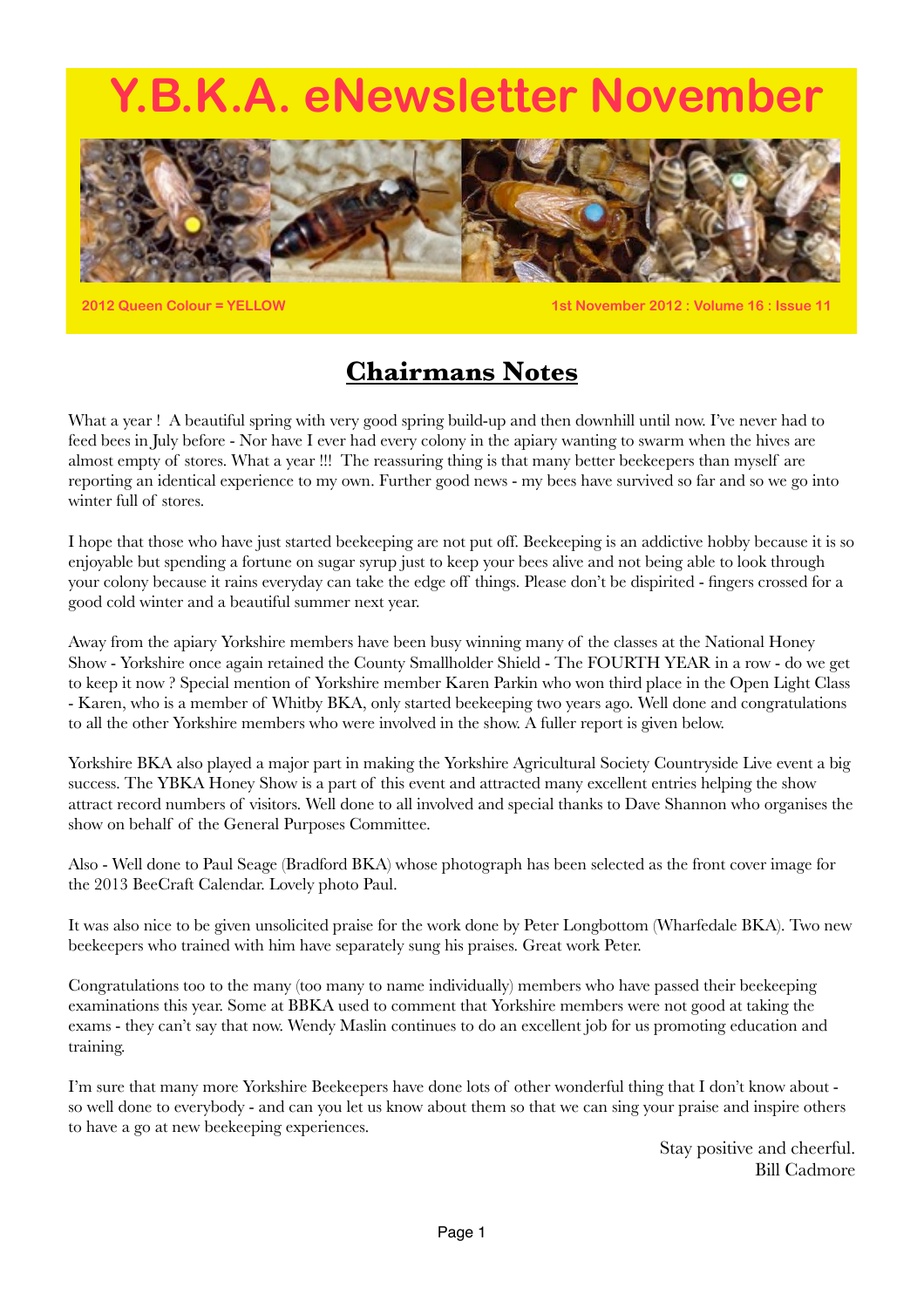## In this Issue

| YBKA Calendar 2012/13                |                     | <u>page 3</u>  |
|--------------------------------------|---------------------|----------------|
| Jobs in the Apiary for November      | Dave Shannon        | page 4         |
| Countryside Live                     | Dave Shannon        | page 5         |
| Membership Message                   | Edna Phillips       | <u>page 7</u>  |
| New Advertisements                   |                     | page 7/8/9     |
| A Beekeeper's Diary                  | John Whitaker       | page 10        |
| Mead                                 | Tony Jefferson      | <u>page 12</u> |
| Gift Aid                             | <b>Bob Hunter</b>   | page 13        |
| My Basic Experience                  | Tina Jenkins        | page 14        |
| Logo Competition                     | Graham Crerar       | <u>page 15</u> |
| National Honey Show                  | Tony Jefferson      | page 16        |
| <b>YBKA</b> December Lecture and AGM | Brian Latham        | page 17        |
| BeeCosy                              | Chris Wray          | page 18        |
| YBKA Who's who?                      |                     | <u>page</u> 19 |
| An End to Research?                  | <b>Bill Cadmore</b> | page 20        |
|                                      |                     |                |

Note that the views expressed in this newsletter are not necessarily those of the the YBKA General Purposes Committee.

## **Editor**

Bill Cadmore

send items to [bill.cadmore@ntlworld.com](mailto:bill.cadmore@ntlworld.com) 104 Hall Lane Horsforth Leeds LS18 5JG Telephone 07847476927 Please Note:-

The change in layout to the enews this month is in response to a request from a member. Where possible we will seek to meet any requests members make about format etc.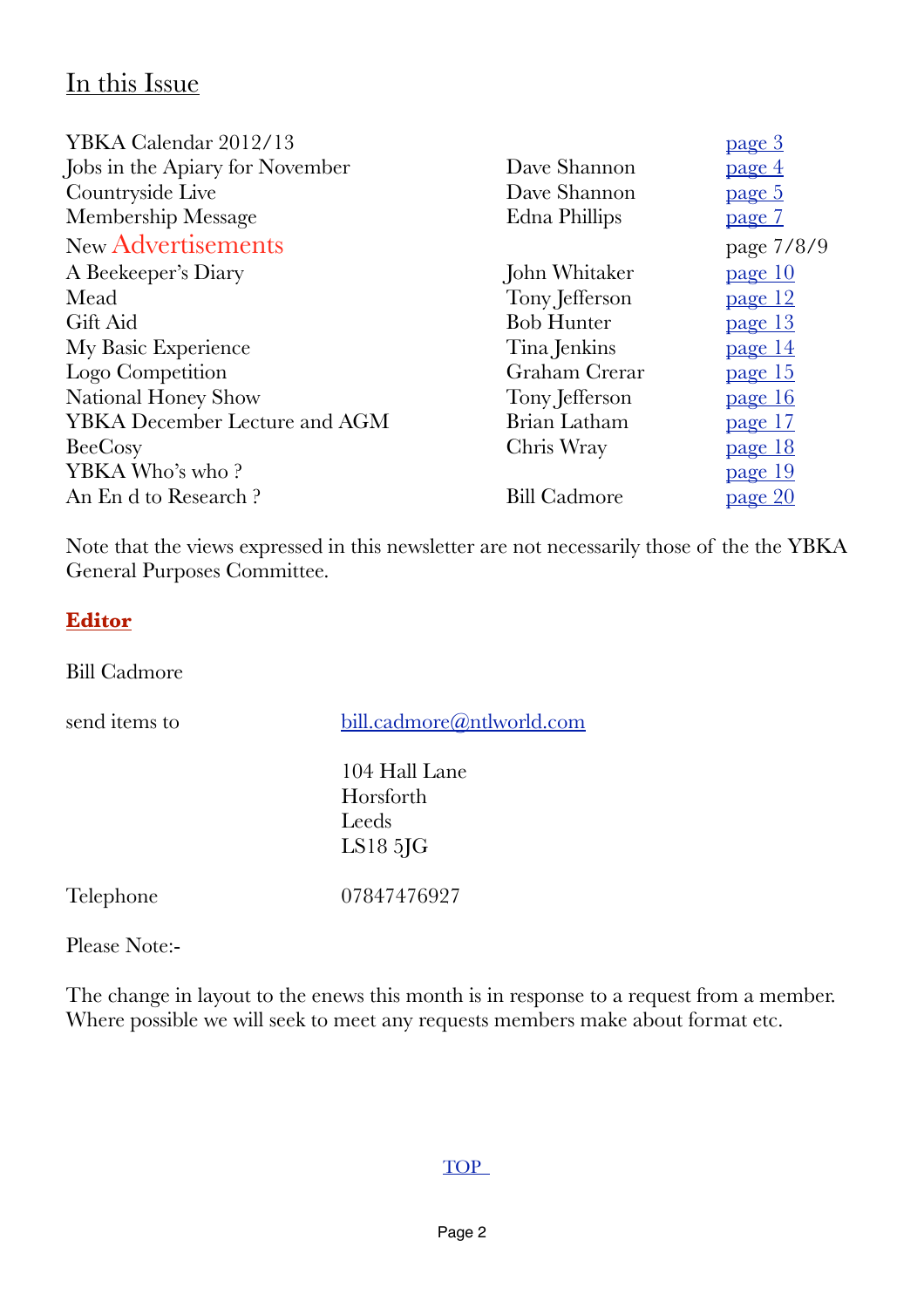# <span id="page-2-0"></span>Y.B.K.A. Calendar

We hope to see many more members at our events in 2012/2013.

| November 23rd 2012 | <b>GPC</b> Meeting                                          |
|--------------------|-------------------------------------------------------------|
| December 1st 2012  | <b>Yorkshire Beekeepers Association AGM</b>                 |
|                    | <b>YBKA Pavilion Harrogate Showground</b>                   |
|                    | <b>HG2 8PN</b>                                              |
| January 2013       | <b>BBKA ADM</b>                                             |
| February 2013      | Val Frances will give a talk on                             |
|                    | beekeeping examination techniques                           |
| March 16th 2013    | "Bee Breeding, Queen Rearing &                              |
|                    | Making Increase" Tutorial                                   |
|                    | April 12th, 13th & 14th 2013 BBKA Spring Convention, Harper |
|                    | <b>Adams University Campus</b>                              |
|                    | Newport, Shropshire TF10 8NB                                |
| April 20th 2013    | <b>Yorkshire Beekeepers Association</b>                     |
|                    | <b>Annual Conference</b>                                    |
|                    | York College Sim Balk Lane                                  |
|                    | York YO23 2BB                                               |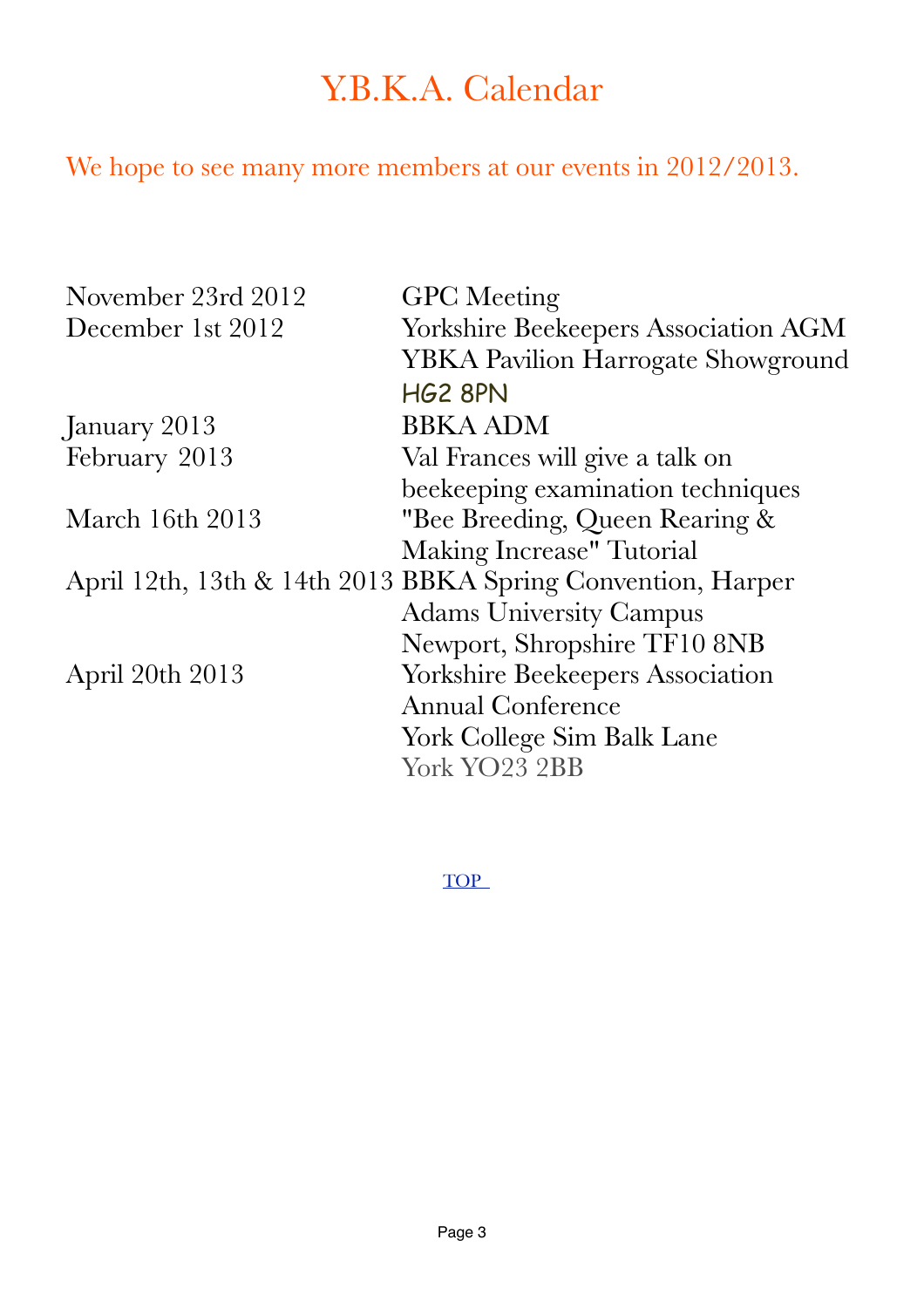## <span id="page-3-0"></span>**Jobs in the Apiary for November**

Looking out from my little office window over my garden I can see that Autumn has arrived with the leaves now falling from the trees. There are a few late flowers still in bloom in the garden but none that are beneficial to our bees now. All of your bees should now be well fed with adequate stores to see them through the next four or five months of this dormant winter period. You may still see the odd bees emerging from the hives on a nice day when the sun is shining and the temperature is raised a little by the warmth of the weakened winter sun. This will be mainly toilet flights, or workers bringing in vital water supplies to quench the thirsts of the whole colony. Or they may be using it to help them manipulate solid stores into good food source to sustain them over this period. All your colonies should have been treated against the Varroa mite and the colony will have now slipped into a semi-dormant cluster.

It is vital at this time to ensure that all your hives have mouse guards fitted to the entrance to stop pesky mice getting in and, not only eating up the vital stores, but damaging the combs as they eat their way through, leaving great holes in your drawn combs.

All my colonies are on open mesh floors and I keep them open throughout the winter, this allows all the detritus the bees make when chewing through combs to get to the food source to drop away onto the floor below. Likewise with any odd varroa mite that evaded your last treatments they will fall through the mesh and perish. A good tip is to place an empty brood box or super underneath your floor, this lifts the floor upwards and keeps out the strong wind and chill but still allows for excellent ventilation. It is also vital at this time of year, especially for beginners, to leave the hives alone. Do not open them up now at all, even for a peek to see if things are ok. If all the above have been completed then your bees will do fine until next spring, with a little luck.

This is unless you treat your colonies with Oxalic Acid. In which case this is best done in mid to late December on a sunny day when the wind is very light and the outside temp is 8 degrees or above. At this time of year your brood within the colony if virtually none existent, and that means there is nowhere for any mite still within the colony to hide inside capped brood cells hence this particular treatment has a far better rate of success.

 Place a heavy weight or stone on the hive roof to stop it blowing off and allowing cold rain and snow from getting in. Remove any hive straps left on your hives especially in out-apiaries, remember thieves are about even in winter. Regularly check things are ok, and if a friend is away keep an eye on their hives until they return. Try to site your out-apiary colonies out of site of other eyes and away from roads and footpath walkways where people can see them, even erect a small barrier if this isn't possible to hide them.

When all these things are done this year of beekeeping in 2012 has basically come to a close. I think looking back over this year many will want to forget it as one of the worst years on record for cold, rain and overall horrible weather month after month and throughout the whole year. Lots of you I hear have had no honey surplus at all and I don't believe the rest faired much better. So hears to 2013 and lets hope the 13 is lucky and not the reverse for all you beekeepers out there. Lets look forward to full supers and strong colonies for the forthcoming year.

> Happy beekeeping to each and every one of you Dave Shannon

#### [TOP](#page-0-0)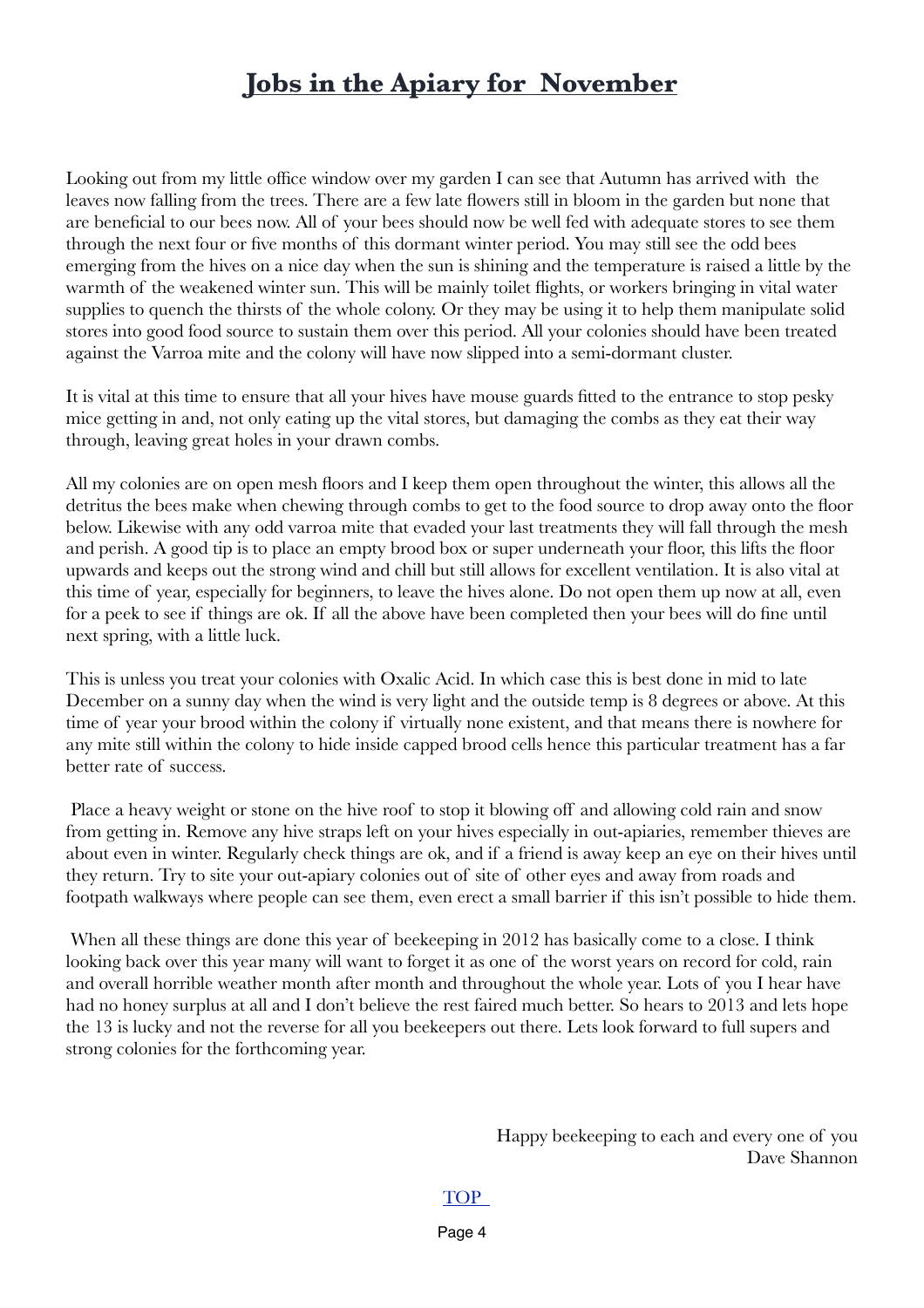## <span id="page-4-0"></span>**THE COUNTRYSIDE LIVE AND YORKSHIRE BEEKEEPERS HONEY SHOW**

As the majority of Yorkshire beekeepers know, we hold our annual Yorkshire beekeepers honey show now at the Countryside Live autumn show event held on the Harrogate showground on or around the 20<sup>th</sup> to 2<sup>1st</sup> of October every year. We used to move around the county to various smaller county shows to hold this event but over the years a lot of these smaller shows ceased to exist due to varying reasons and finding suitable locations became ever harder to find. When the Yorkshire Agricultural Society asked us if we would like to move to their new autumn show some 7-8 years ago the committee decided it would be in the best interest of all to move there and have a central location for all competitors and visitors alike. Over the years this has proved to be an excellent move as the show and the honey show grow from strength to strength. We have an excellent venue for the honey show and members can bring along their families and spend the day looking at all our shows exhibits and wander around the rest of the show that covers everything from sheep and cattle, horse jumping and stalls filled with a variety of goods from clothing to gourmet delights. This year's honey show was the best yet with record entries of the highest calibre in all classes. We had a considerable number of new exhibitors this year; a lot of them new to showing and even relatively new to beekeeping, but the standards within the show remain very high indeed.

Show Winners

Overall best in show and blue ribbon winner Miss C. H. Cooper from Wakefield BKA with a very impressive floral display done in pure beeswax. Runner up and Reserve Champion Mr. Mike Hobson from Doncaster BKA with the best two jars of creamed honey The Yorkshire beekeepers trophies:- Yorkshire Herald trophy Mr. T. Jefferson who won the, for most points in show Yorkshire Post Trophy for most points by a Y.B.K.A member in show. Mr. T. Jefferson Y.B.K.A Challenge trophy for most points in classes 15 to 20 inclusive. Mr. T. Jefferson The Horstman Cup trophy for the best light honey in the show Mr. Gregg Sharp from Barkstone Ash BKA Runner up in this class was Mr. John Whitaker also of Barkstone Ash BKA. The William Slinger Trophy for best frame of honey for extraction and cut comb (joint combined points) from Ist 2nd and third went to Mr. C. Smails of York BKA, a new exhibitor in the show. Congratulations. The Albert Parkinson trophy for best bottled ling heather Mrs. W. J. Maslin of Beverley BKA The Chairman's Gavel for best honey in the 4 jar class "4 different varieties" Mr. T. Head for Doncaster (a district association award)

I would just like to finish by thanking firstly our two senior honey judges this year, Mr. A. Woodward of Doncaster and Mr. A. Brown of Wakefield for their excellent work. All my stewards for the excellent work they did throughout the two days of the show. And finally all the exhibitors who took part in the show and made it a resounding success. Thank you and congratulations to each and every winner and participant without whom the show would not exist. Finally for all you new and old beekeepers out there who would like to participate next year, please give me a call from Easter onwards and I will send you an entry form and schedule of the show nearer the show time. Also if you enter the show you get a free exhibitors pass into the show as an added bonus

> David A. Shannon Chief Steward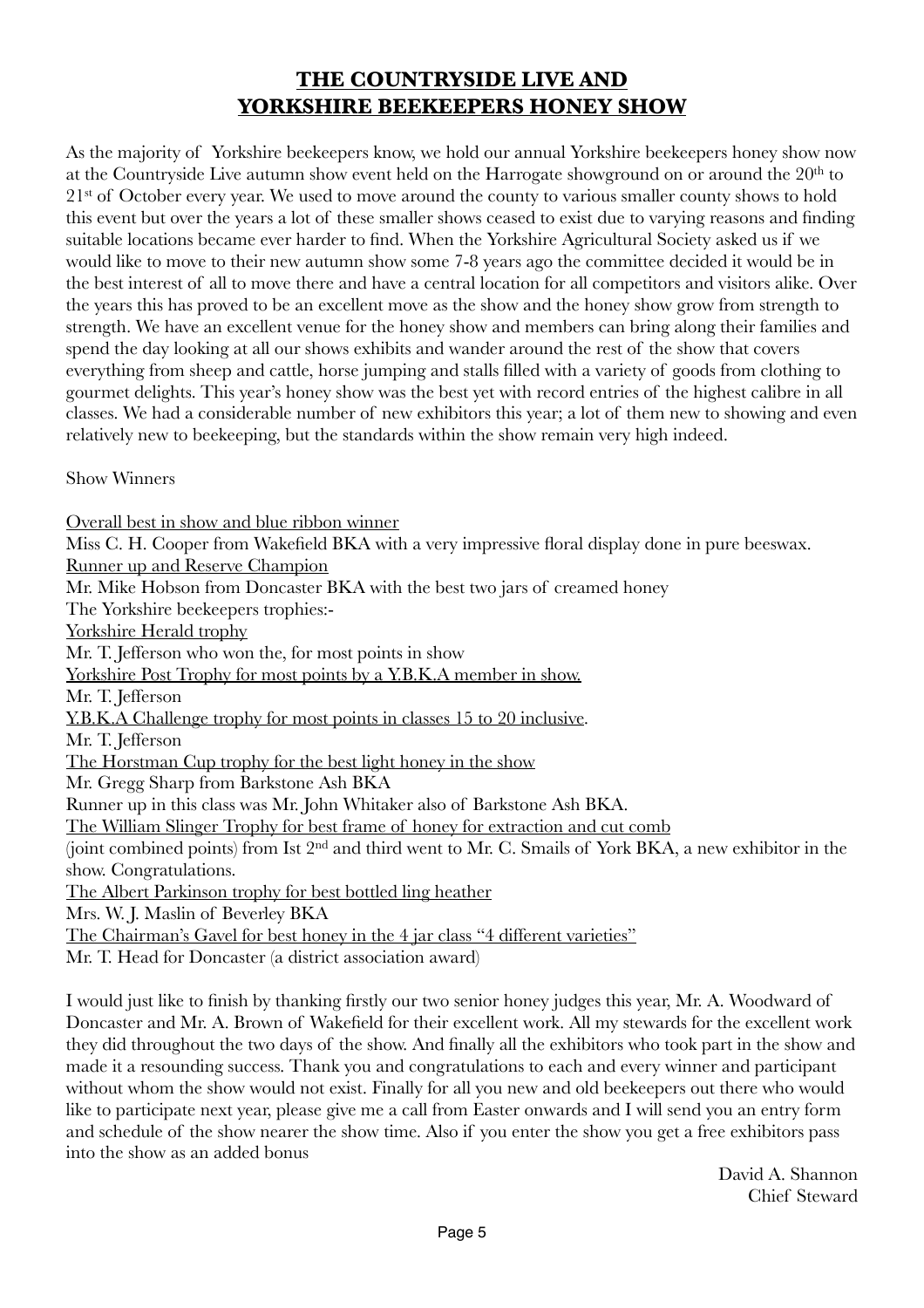Miss CH. Cooper



# **The Winners**



**Greg Sharp** 



**EKEEPERS** 



VODI

Wendy Maslin

Chris Smailes

Mr T Head

TION

Tony Jefferson



[TOP](#page-0-0)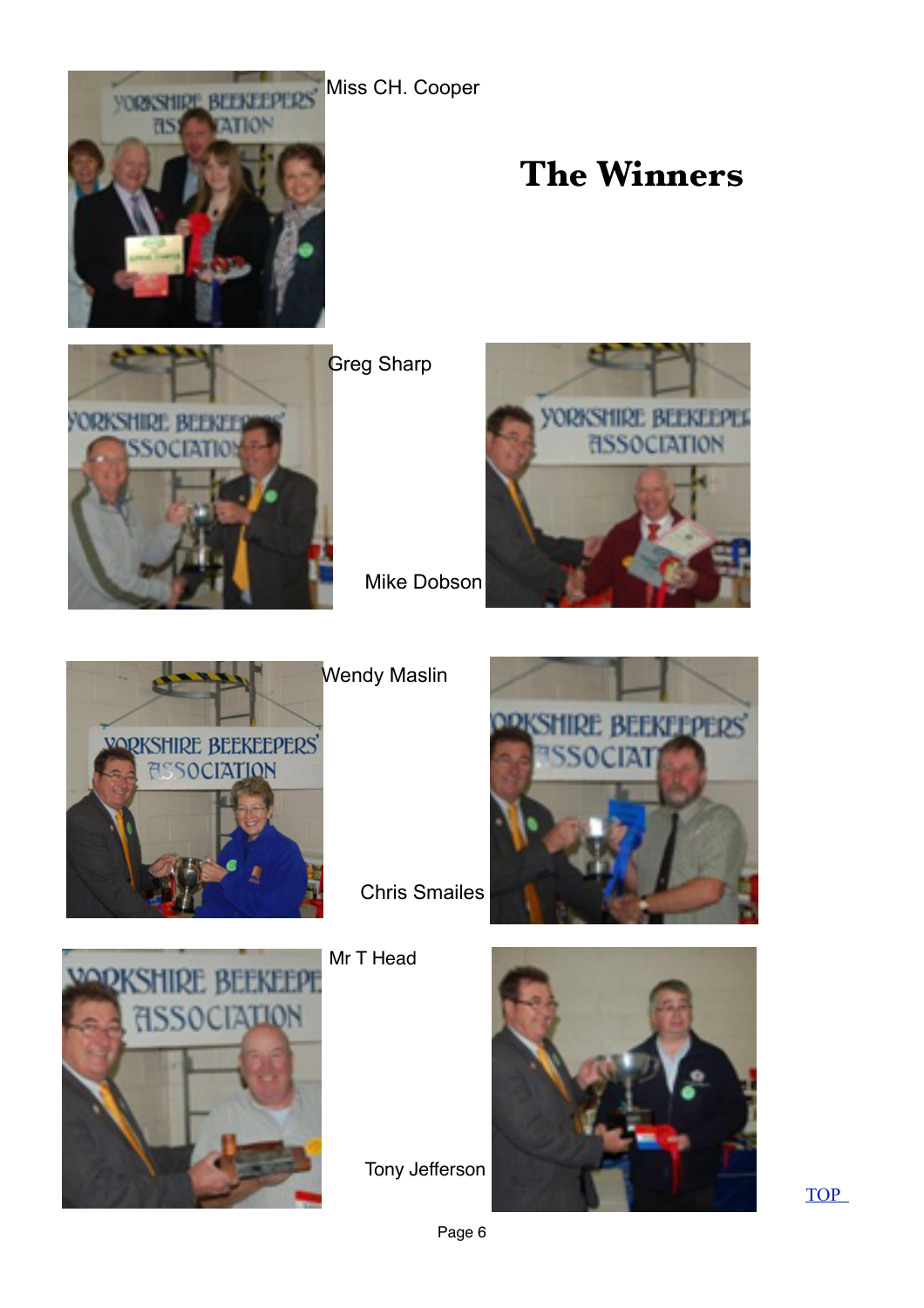# <span id="page-6-0"></span>**Message from Membership Secretary**

I would like to thank all the Treasurers/Secretaries who do all the right things at the right time and make my job so much easier.

I know that several associations will have recently changed officers at AGMs and I hope that they will welcome a word of explanation Please contact me if you have any queries on [ednamphillips@talktalk.net](mailto:ednamphillips@talktalk.net) or 01422 882144

We try to keep the membership list up to date so PLEASE send me the names and (correct) addresses of new members as you receive them, in ones, 2s, 3s or groups. I can then register them with BBKA and they will receive a Welcome Pack and the monthly newsletter. I also welcome news of change of address and all the other bits and pieces to keep the list accurate.

Capitation is paid in March and August and I will contact the associations at that time to explain procedures.

> Many thanks for your help Edna Phillips

## FOR SALE

All in Western Red Cedar made by Taylors and Lees: Second - Hand ; 186 brood boxes; 420 super boxes; 124 shallow roofs: available as a job lot  $\text{\textsterling}8,500$ .

22 Brood and 56 supers in the flat (to be made-up) - Thornes Seconds - Western Red Cedar £700.

Buyer collects and loads. No dealing or splitting.

Contact Michael Badger - 07958 591 501

Downsizing due to ill-health. Equipment that is disease free.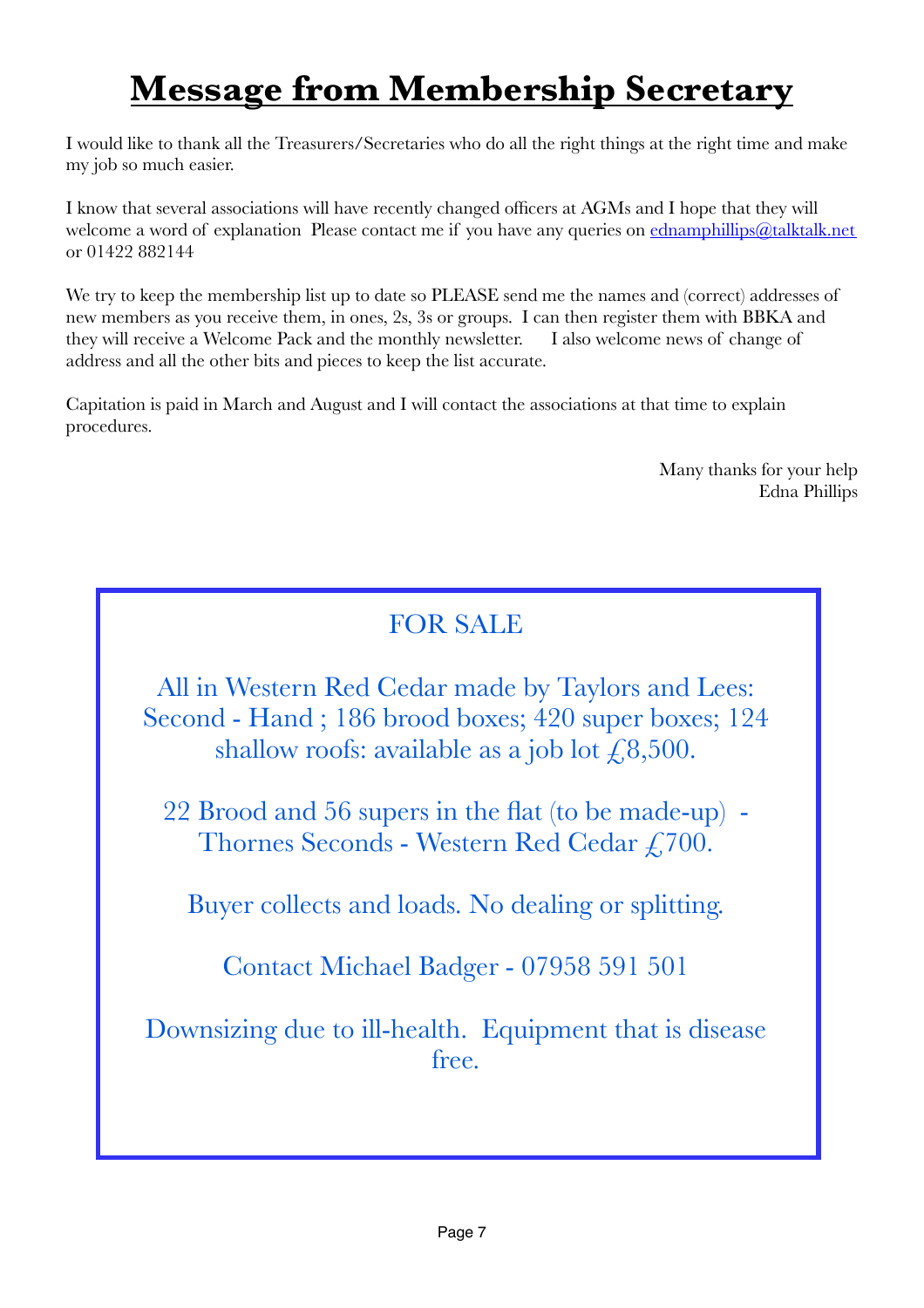

# **Bradford Beekeepers Association**

Ambrosia bee feed

12.5kg jerry cans  $\mathcal{L}$ 15.50

2.5kg fondant  $\sqrt{4.25}$ 

1st Quality National frames These are not repackaged seconds. DN1-DN4-SN1

 $\angle$  (8.00 per pack (10)

Delivery available

Ordering/contact details Via our website [www.bfdbka.org.uk](http://www.bfdbka.org.uk)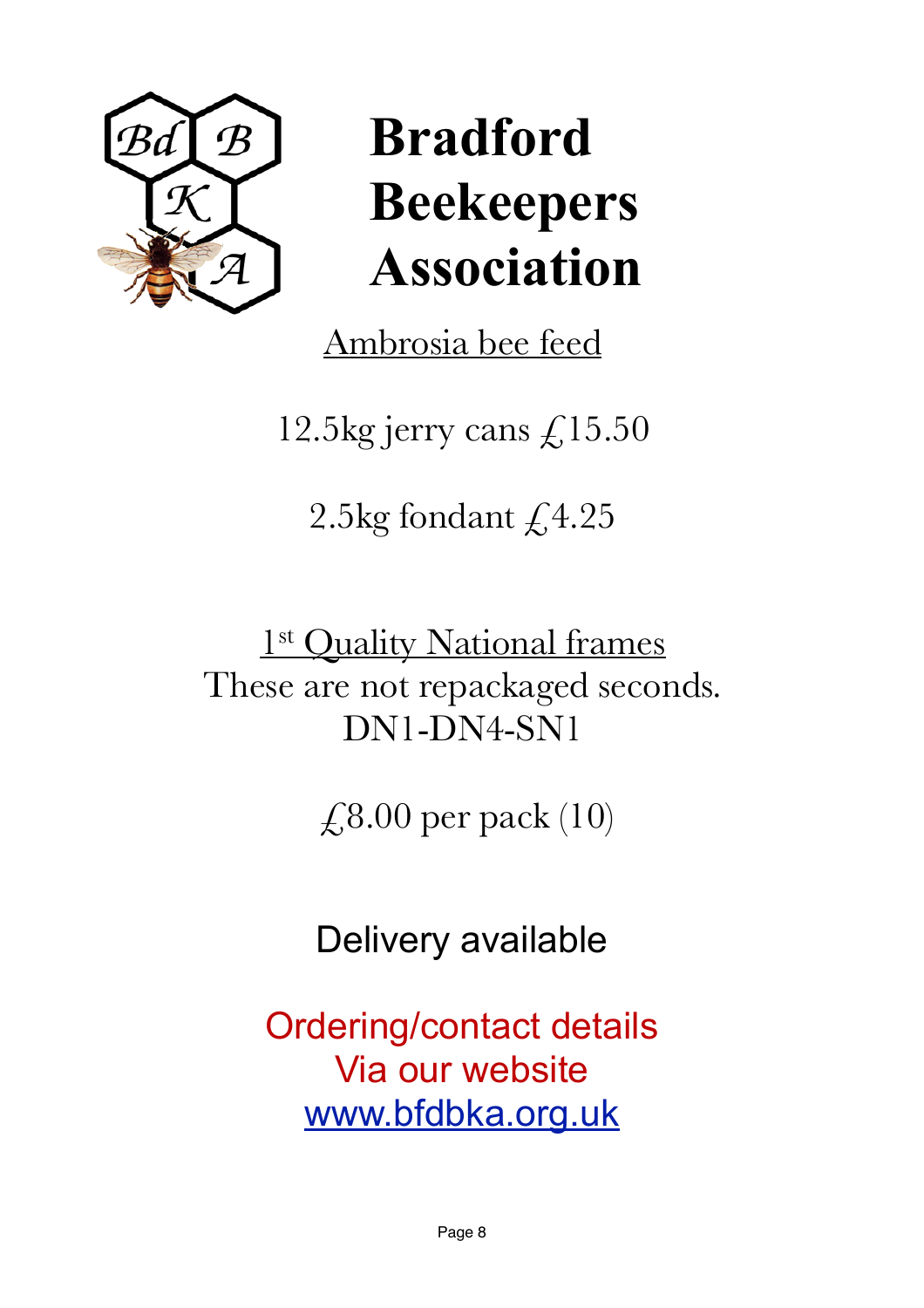## **SPINKS BUY BRITISH GLASS** com pak **Beeswax Glass & Plastic Jars B** Honey Jars and Lids Distributors for the 3 British Glass Manufacturers We have now taken stock of our British Show Standard Honey Jar

- 
- **E** Food Jars and Lids
- **E** Food Grade Pails

See our comprehensive range at www.spinkscompak.com

Or visit our showroom 9 Shannon Street Leeds LS9 8SS

**Call Gemma** today on -0113 2350662



Working with the British Glass Industry

## **Contact Gemma for a full list of competitive prices**

Hives and all beekeeping woodwork made to order by craftsman

Special orders welcome

Contact Malcolm Padfield 01924 460727

Observation Hives

The best, and cheapest, 'nuc' based observation hives available

contact via the website [www.observationhives.co.uk](http://www.observationhives.co.uk)

 'On the Keeping of Bees' by John Whitaker

is now available for kindle much cheaper than hard copy

Go to

<http://www.ypdbooks.com/ebooks/604-on-YPD00565.html>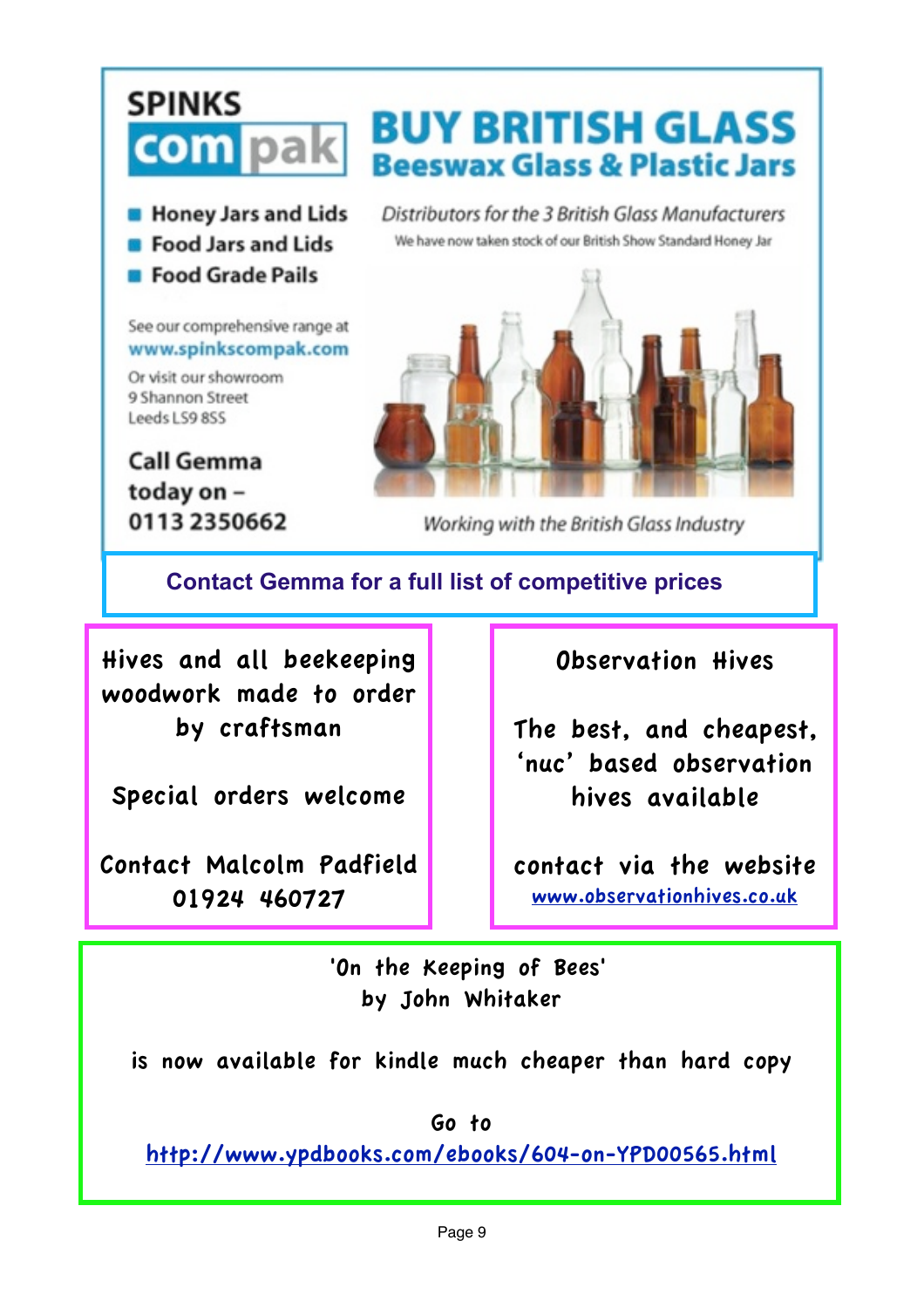## <span id="page-9-0"></span>[TOP](#page-0-0)  **A Beekeeper's Diary (October)**

## 26th September

For two days it rained incessantly. Even today when it was forecast to be fine there were heavy showers. At the end of the day the river levels were as high as we have ever known in the 35 years we have lived here. Of the three routes out of the village, only one of them is passable. From our house we look out upon a wide expanse of water as the river has engulfed the ings on either side of the river and in places must be about a quarter of a mile wide. The water levels would need to rise another three foot before our home would be affected and the area of water is now so great that it is not conceivable that it can rise much higher, but, rather worryingly, the water level has reached the bottom of the hive floors in the home apiary. I can only hope the bees will be OK. If the water does enter the lower few inches of the hives I guess the bees will simply move higher into the hive until the flood recedes. There is nothing to be done. Without a boat I can't get close to the apiary.

## 1st October

The water has receded a little, though all but one route out of the village remain closed. I've visited all my apiaries, and in most cases have had to walk across the sodden land to reach them as it was not sensible to risk taking the van. With just a few exceptions the bees now have sufficient winter stores and I'm able to remove the feeders. I place a square of carpet above the crown board to provide top insulation but leave the mesh floor open. This completes the year's beekeeping.

Now is the time to consider how the year went.

As regards honey crop, it wasn't so bad. This was largely due to the enormous harvest I managed to get in the early Spring, a result of the beautiful spell of weather we enjoyed in March, April and early May. But the summer crop was disappointing, to say the least, though judging from reports from other beekeepers I should be grateful for the little I managed to get. The heather gave enough to just about justify the effort. The unsettled weather we suffered from the middle of May through to the end of July was a challenge. Without feeding, swarms and small colonies would have starved. One could not help but feel sympathy for newcomers to the hobby.

But besides these generalisations of circumstances over which I had no control am I pleased with the way things went? Not entirely.

I totally failed to keep swarming under control. The warm spring resulted in some very early swarms. Family imperatives took me away for eight days in May. I had checked every hive for queen cells before going, but there was going to be at least ten days before I was able to revisit them. I'd hoped to get away with it but returned to find swarms hanging from every other bush in the apiaries. After that it was weeks before I felt that I was in control again. The bees got it totally wrong too. They swarmed during the fine spell and then the virgin queens found mating difficult when the weather became unsettled. My experiments with rearing queens were only partially successful, but I did feel that I had at least established my method and techniques.

The preparation of the colonies which I took to the heather was inconsistent. Some colonies did remarkably well, while others produced nothing.

And then there was the disappointment of my attempt to take the BBKA advanced husbandry examination.

On the other hand, when I think about it, there were things to be pleased with. Although there was little honey, the bees in the most part are going into the winter in good condition. The varroa drop resulting from the autumn treatment was very light which I take to indicate that the IPM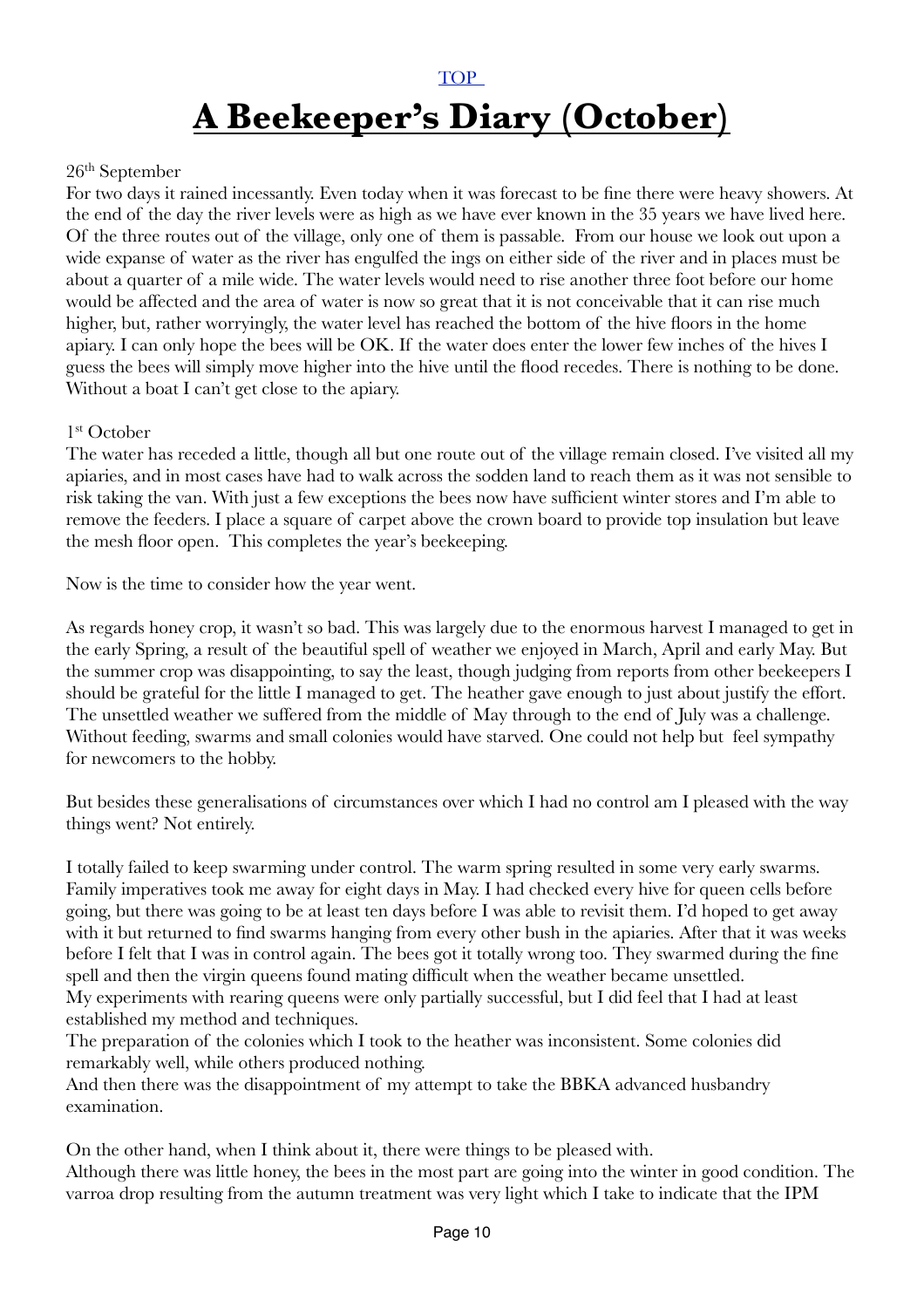regime I'm employing is being effective. I'm not convinced that the threat from varroa has lessened in any way. I'm monitoring for nosema in a more regular way and while finding a few spores, again the infections seem light.

It's pleasing to see how the new cadre of beekeepers at our association have developed. Most of the colonies belonging to these new beekeepers are going into the winter in good condition, a real achievement bearing in mind the miserable conditions during the summer.

I won a first and second prize for my honey at the Yorkshire Show. For someone who, for years, has been rather dismissive of honey shows I'm surprised how much this pleased me.

Our association seems to be prospering. Membership is growing and there are new people stepping up to the plate and taking on the responsibility for the administration, sharing the load.

My new redesigned jumbo feeders worked well in practice during the autumn feeding. When you have several out-apiaries it is a bonus to be able to feed a colony in a single visit. I have got in mind a small improvement, placing a mesh over the feeding slots so that the lid can be lifted without releasing bees. So I look forward to the next year, new ideas and the challenge of not repeating mistakes.

## $11<sup>th</sup>$  October

The association AGM. It was, without doubt, the best AGM I've ever been to. Although we remain a small association, attendance exceeded that which is normal for the YBKA. There were lots of positive contributions from the floor and more people were putting up their hands to help with the running of the association and the events. After the business, tea and cakes, our chairman gave a talk on the ways that we can use our computers to help with our beekeeping. This turned out to be a lot more interesting than the first impressions of the subject matter might have suggested.

## 18th October

I spent the whole morning baking a fruit honey cake for the YBKA honey show, and it turned out not to be time well spent. The burnt top will ensure that it can't be placed – in fact I shouldn't even enter it, but I've run out of time to bake another. So this must be added to the list of things to achieve next year – bake a half decent honey cake. I'm marginally more confident about my honey entries.

## 23rd October

We spent the weekend in the Isle of Man, where I grew up. Like the UK in general, it's been a miserable summer over there, but the weather during the weekend was delightful. Here in Yorkshire the countryside is drab. Over there the fuschia hedges are still in flower, as is the gorse.

When we returned yesterday I could see that the ivy that clings to the trees that line our lane is coming into flower and today it is covered in honeybees. Also Greg had returned my exhibits and I'd won the soft set class, with a second in the light honey, which Greg won. Not so bad, except it was Greg who beat me in the light honey! I think the cake was thrown to the pigs.

> John Whitaker Barkston Ash BKA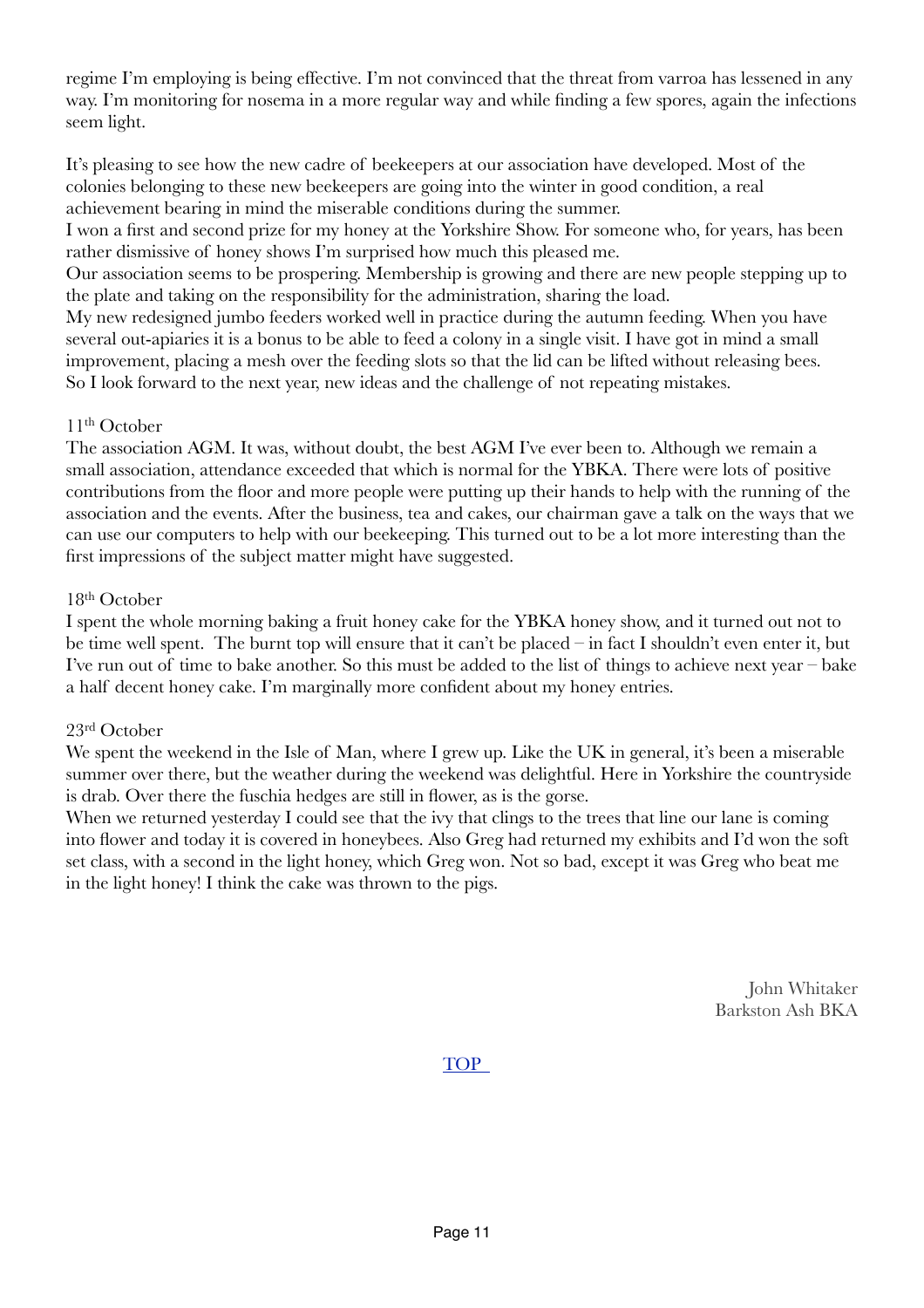## <span id="page-11-0"></span>**Mead – finally some success**

I first started exhibiting honey in local shows at the age of 12, and first exhibited at the Great Yorkshire Show at 15 years old, it was a really good way of providing a little more pocket money. I have continued since then but did have a few years break whilst attended University in Bradford and then a demanding project manager job at Nissan which took me to Japan a few times, therefore making exhibiting a rather difficult. However whilst I was 'out of the game' the reigns were picked up and held quite successfully by my Nephew, Richard (pocket money reasons again) For a junior it really is a good way of extending your pocket money, if you play your cards right and you get your parents to pay the entry fees, transport you and your entries to the show then pocket the prize money = result.

I feel over the years I have enjoyed successes in just about all the classes, including cakes, but excluding wax (more on wax later) but felt I needed to have a go at the mead classes.

I did venture into making mead in the early days as it always intrigued me as to how the various bottles of mead could be made. I also recall the best exhibitors at the time were not inclined to give away any of their secrets, so it remained a bit of a mystery. My own efforts did have a few disasters, one I recall was a rather loud bang in the middle of the night, my bedroom was downstairs and the adjoining wall was the coal house, a bottle of rather dubious quality mead stored in the said coalhouse had exploded and the cork was actually embedded in the ceiling.

I have also done a fair bit of judging in my time as well and sometimes the mead classes have to be approached with caution (one well known judge described it as crossing the M1 blindfolded – you never know what is going to hit you) as the quality can sometimes be rather alarming. It is good to watch the Judge's first facial reactions when sampling meads – sometimes its good for a laugh.

However things have changed since the YBKA have run a number of mead making workshops. Allot of the myths have been put to bed and many tips for producing quality meads have been generously handed over. From a personal view I can report that the help I have had from Michael Badger and Erica Osborn at the workshops and since then have really contributed to improving my own mead making abilities.

The whole concept of mead and its various versions may sound complicated at first, but Michael and Erica have cut through the confusion and brought things down to a simple level that can be tried out by anyone. The biggest problem I had however was finding a good local home brew shop to buy the ingredients. I use Allan's Brew Shop in North Ormesby, Middlesbrough, as they are always willing to give lots of practical advice and are relatively cheap. They are even cheaper than online and the advice is free – but you must not be in a hurry when you call in, as the talk will last a while – you have been warned !

I have now been making mead for the last 3-4 years and this year have had much greater success, at the recent Countryside Live YBKA honey show I managed to get 1st in both the dry and the sweet classes – the Judge commenting on how close the competition was and how much difficulty he had to decide the winners. At the National Honey Show - I managed a second prize in the Open class for dry mead – that certainly is a hard ticket to gain. (Tony Fletcher from Richmond BKA – will certainly agree) I also got a commended in the other class.

I am progressing my accreditation of the International Federation of Mead and Honey Wine Judges and I must confess to this being the criteria for improving my own mead making. (info on IFMHWJ - To achieve accreditation candidates must be active mead makers as well as successful exhibitors. In addition they must have experience with stewarding and judging. Achieving accreditation is only achieved by hands on involvement and being currently active in the field of mead and honey wine. The candidates are expected to have a wide knowledge of Meads; have an understanding of Honey Table Wines; have knowledge of all the types of honey wines including vinegar, marinades and non-alcoholic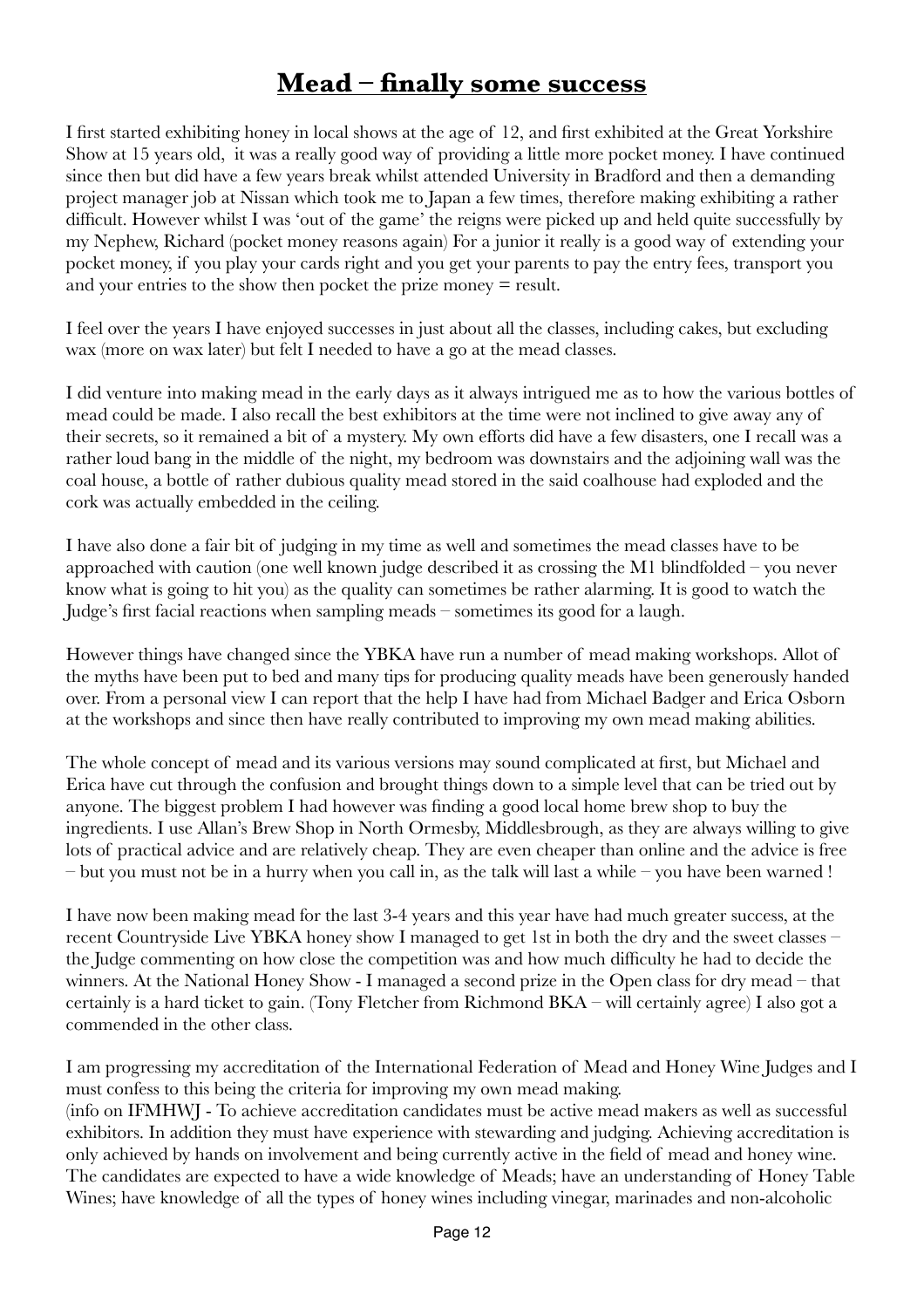beverages made with honey; recognise common faults and errors; be fully conversant with usual show practice and rules; understand the methods commonly used for allocating awards and show management.)

Perhaps my next venture should be into sorting out my beeswax entries – thats a whole different game completely!

So go on and have a go – it is actually simple. Once you get a good recipe and method for ordinary mead then its fairly straight forward to start introducing fruits and spices – If I can do it anyone can. If you produce a batch that you feel you could happily sit in front of the fire and drink it socially – then its a good brew and worthy of exhibiting !

> Tony Jefferson Stonelea Apiculture

giftaid it

<span id="page-12-0"></span>Now is the time that you are all paying your subscriptions for the coming year's beekeeping.

Your Treasurers and Membership Secretaries will be dunning you for money. Why not make that money go further by taking advantage of the governments' offer to increase it by 25%. Any UK taxpayer (and that includes most pensioners) are eligible to make a Gift Aid Declaration. Armed with that declaration the association can claim back from HM Revenue & Customs the tax you have paid on your subscription. For every person who has completed a declaration, your local district association will get back at least  $\epsilon$ , 3.60 on the YBKA and BBKA capitation fees alone.

If enough of you do it then may be next year membership of your local association could be free!

Ask your Membership Secretary for a Gift Aid Declaration and make your *membership* ao further!

> Bob Hunter Hon. Treasurer [rmwhunter@blueyonder.co.uk](mailto:rmwhunter@blueyonder.co.uk)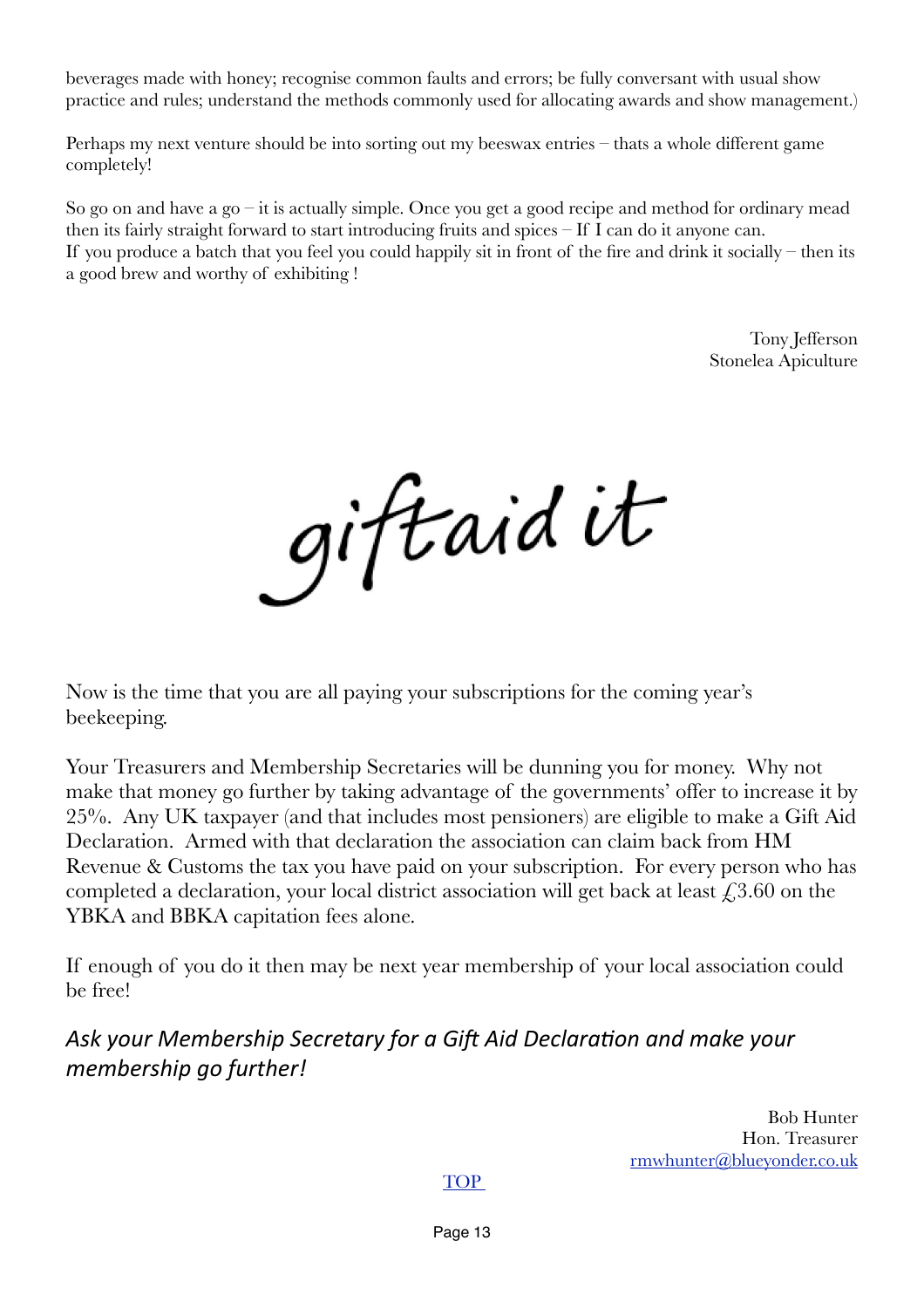## <span id="page-13-0"></span>**My Basic Experience**

AFB or EFB, crikey which one is which? I knew I probably needed to go back to the books and study a bit more when I was only able to contribute 3 correct answers to the Christmas Quiz last year. So perhaps it was no surprise that I was a little reluctant to commit to taking my Basic Beekeeping Exam in 2012. Somehow though, I found myself smiling and agreeing to it, filling in the form and sending a cheque off for  $£15.00.$ 

To be honest I didn't think much more of it until I got a call asking what date would be suitable. I had been lucky enough to attend a morning session in Harrogate earlier in the year, where the association teachers were being briefed on how the exam should be conducted, and what things they should be looking out for. I actually went to serve the teas and coffees, (its thirsty work talking bees all morning), but perhaps it gave me a head start. Gleaning little gems of information like a Hoffman frame should have 11 nails in it - if it's put together correctly!

I was told that 93% of people pass the Basic exam and it's only a pass or fail, there are no degrees of success. It sounded like the odds were in my favour, but I still didn't want to be in the 7% so I got the books out. I am in my third year of beekeeping, which is the recommended length of time to be keeping bees before taking the exam. I felt comfortable with the practical part of the inspection but knew I needed to revise a little on diseases (back to the Christmas Quiz again), as there is quite a big section on this during the exam.

The big day came and it was absolutely pouring down and showed no signs of stopping. I wasn't even sure if the exam would go ahead but I drove to the Apiary and sat in the car watching the rain, waiting for the assessor. He arrived early, keen and raring to go. Unbelievably the clouds parted and the sun came out as we were talking, so we were soon suited up and on our way.

The exam itself involved doing an inspection and talking the assessor through what I was doing. I had to point out the things I could see like Pollen, Honey, Drones and workers. I found that as we progressed through the hive it took more the form of a conversation than a test. The assessor passed on lots of really helpful tips and advice like not resting frames on the floor and using a water spray rather than a smoker. I soon forgot my nerves and got immersed in conversation. The assessor keeps Black Bees and has been carrying out selective breeding for a number of years. Due to the location of his Apiary he thought his bees may be influencing the colony we were inspecting. Which was great news for our apiary as our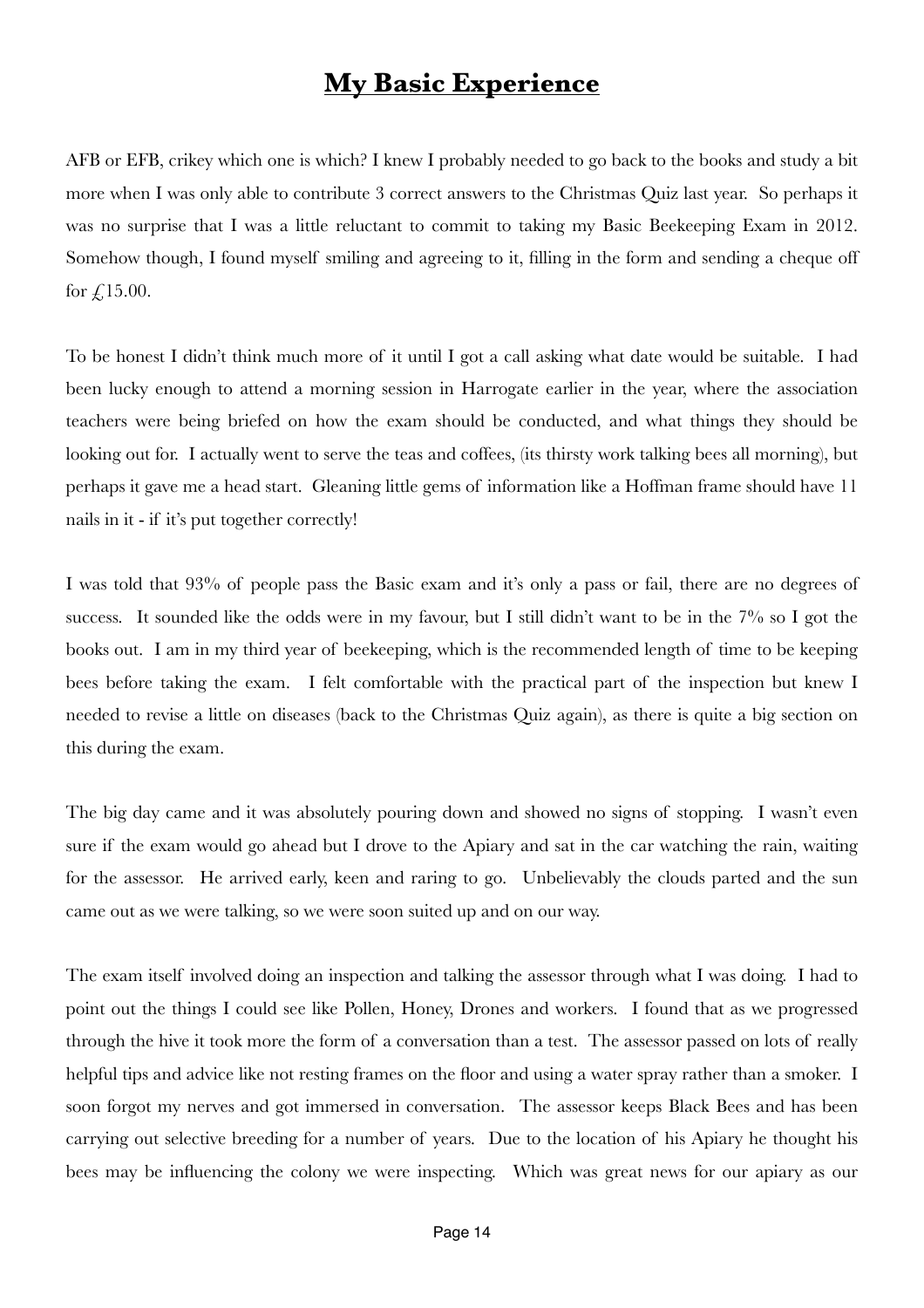Queens can go find a better class of Drone, not such good news for the assessor if his Queens fancy a bit of rough of course!

After a thoroughly enjoyable inspection we went back to the car and I was asked a number of questions to enable me to demonstrate my overall knowledge of Beekeeping. There were no trick questions, and with all the extras the examiner added in, I came away knowing so much more really useful stuff. Having said that, I don't think I could have done the disease section without doing some studying first. Next I had to build a frame, which again I had practiced – and I hope I scored full marks; I got the 11 nails in straight at least.

Exam over, I came away feeling that I had learnt so much more. I think I forgot it was a test. To have someone come and look through a colony of bees with you, who has such a wealth of knowledge and experience is an opportunity too good to miss. It has boosted my confidence considerably, and was  $f<sub>i</sub>15$ very well spent. So if you have been keeping bees for about three years and haven't done the Basic exam yet - my advice would be go for it – you won't regret it.

By the way I passed the exam – and am looking forward to the Christmas 2012 Quiz!!

Tina Jenkins, Beverley Beekeepers.

## <span id="page-14-0"></span>**Logo Competition**

While the present Y.B.K.A. logo is excellent in its detail an perfectly expresses 'who we are and what we do' there are some problems with it: The major one is that we can find nobody in Y.B.K.A. who has any of the original drawings or who has a really good quality copy of the logo (i.e. 10MB TIFF or paper equivalent - if you have one please contact Bill Cadmore); A minor one being that is is very detailed and therefore does not display well on headed paper, business cards and on screen.

The GPC do not wish to abandon the present logo but agreed that it would be interesting to see what sort of logo a younger generation might design for us. This has the additional advantage that a younger generation finds out that we exist. With this in mind we are inviting student in secondary school, especially those studying design at advanced level, to design a logo for us. We are offering a prize of  $\mathcal{L}100$  for the winning entry - enough to act as an incentive for high quality work (and much cheaper than employing a designer to do the job for us).

Graham Crerar, the Y.B.K.A. Press Officer is organising the competition - so if you are a teacher wanting more information please contact him:-

Graham Crerar [<Graham.Crerar@civica.co.uk>](mailto:Graham.Crerar@civica.co.uk)

## **[TOP](#page-0-0)**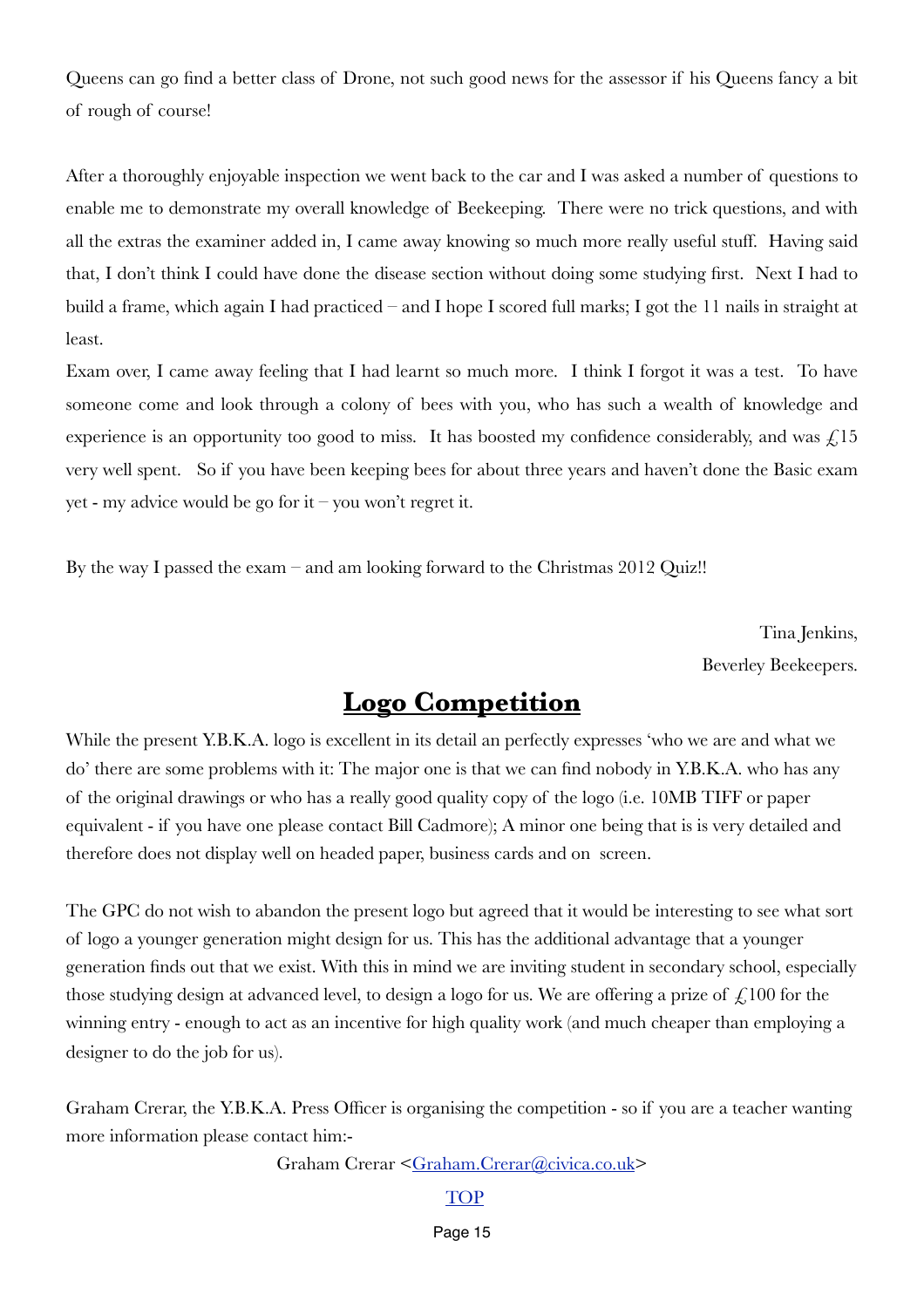# <span id="page-15-0"></span>**Success at the National Honey Show**

Another show season is now over, it is quite a relief to get all exhibits back from the National Honey Show, for me it is a busy couple of weeks as the National follows the Yorkshire Beekeepers Honey Show at Countryside Live in Harrogate. Preparing exhibits for both shows is quite a challenge as it involves preparing 2 lots of exhibits as I have to take my entries to Thornes on the Tuesday between the 2 shows so that they can transport them to London on the Wednesday, then its a long day on the Saturday to 'nip' down to London and back (a mere 590 mile round trip). Often I wonder why I do it but it is the opportunity to meet all friends and catch up on news. This is especially so with the Irish exhibitors the 'banter' and leg pulling between us all is really first class.

Then its the pleasure to find out what results each of us have been awarded. with exhibiting the motto has to be "its not the taking part that is important - its the winning" Yorkshire have again won the County Small Holders Shield for the 5th time (4th in succession). Any awards contribute points which are allocated against the county.

This year one of our latest successes is a newish and rather keen beekeeper from Whitby, Karen Parkin. Karen and her sister Jacqui Orrell started keeping bees only 3 years ago, but you could say that it had been a rumbling urge for some time as their Father used to be a beekeeper – its always in the blood ! Her Son Mark has also managed to get bees established at the local school – so they are a real beekeeping family.

Karen entered 4 classes at the National after gaining a YBKA Judge Merit award at Egton Show, she then entered the Countryside Live gaining a 2nd and 3rd. But her National success was really fantastic when she gained a commended in the Medium Honey Class and a third in the Open Class for Light Honey. Out of 45 entries of Light Honey - to get placed in this class is really a brilliant achievement. (I am not too sure Karen actually realises how much an achievement this is) it just goes to show that the new beekeepers really can compete at the highest level and show the 'Old hands' a thing or two.

Chris Smailes from Ryedale BKA also had good success at the YBKA Honey Show at Countryside Live, Chris is another new exhibitor, also encouraged by the YBKA Judge Merit Award scheme – we will be looking to continue the scheme during 2013. Not many were awarded in 2012 due to a number of shows cancelled due to the poor weather.

Speaking as an Exhibitor since the age of 10 (blimey thats now 40 years !) I am sure I am not alone in welcoming this new competition. All of us that do exhibit, are keen to pass on our tips (well not all of the tips) and to be beaten by one of your own members is just as good a reward as winning yourself, (well almost).

So hopefully next year we can get a few others trying out their skills.

It is my strong belief that, if you sell honey to the public, then you should demonstrate the quality of your sales products by putting them on the show bench. It is also a great opportunity to showcase or advertise your quality honey.

Tony Jefferson

NOTE: A full list of results has been sent with this newsletter as a separate attachment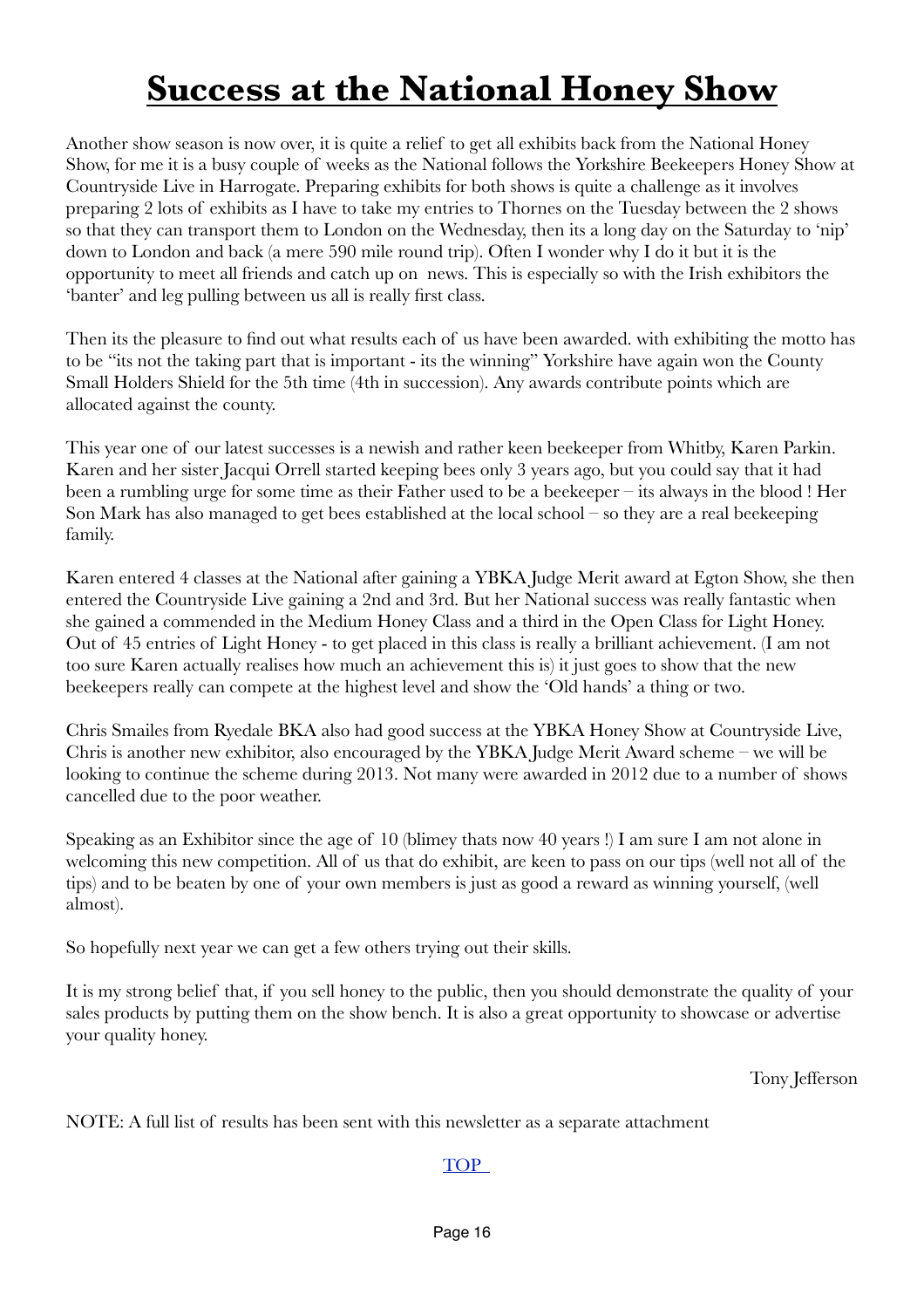*The Yorkshire Beekeepers' Association*

Registered charity number 509743

## **Notice of the Annual General Meeting of the Yorkshire Beekeepers Association to be held on Saturday 1st December 2012 at the Normanby Pavilion Great Yorkshire Show Ground Harrogate commencing 10:30hrs**

10:00 - 10:30 Coffee

## 10:30 - 11:45 Guest speaker: Joanna Schup "A year in my apiary"

11.45 - **A.G.M.**

## <span id="page-16-0"></span>Agenda

- 3.1 Apologies for absence
- 3.2 Minutes of the March Conference
- 3.3 Matters arising
- 3.4 Chairman's address
- 3.5 Secretary's report
- 3.6 Treasurer's report and budget for the following year.
- 3.7Confirmation of nominated holders of Beecraft shares
- 3.8 Confirmation of Trustees
- 3.9 BBKA ADM
- 3.10 YBKA Annual Conference
- 3.11 Countryside Days
- 3.12 Great Yorkshire Show
- 3.13 Equipment Officer's Report
- 3.14 Y.A.S Report
- 3.15 Examinations Officer's Report
- 3.16 Newsletter Editor's Report
- 3.17 YBKA Website
- 3.18 PhD research project support.
- 3.19 YBKA constitution review
- 3.21 Election of Officers
- 3.22 Matters for consideration for the Executive Committee
- 3.23 AOB

Closure

NB: Lunch taken 12:30 - 13:30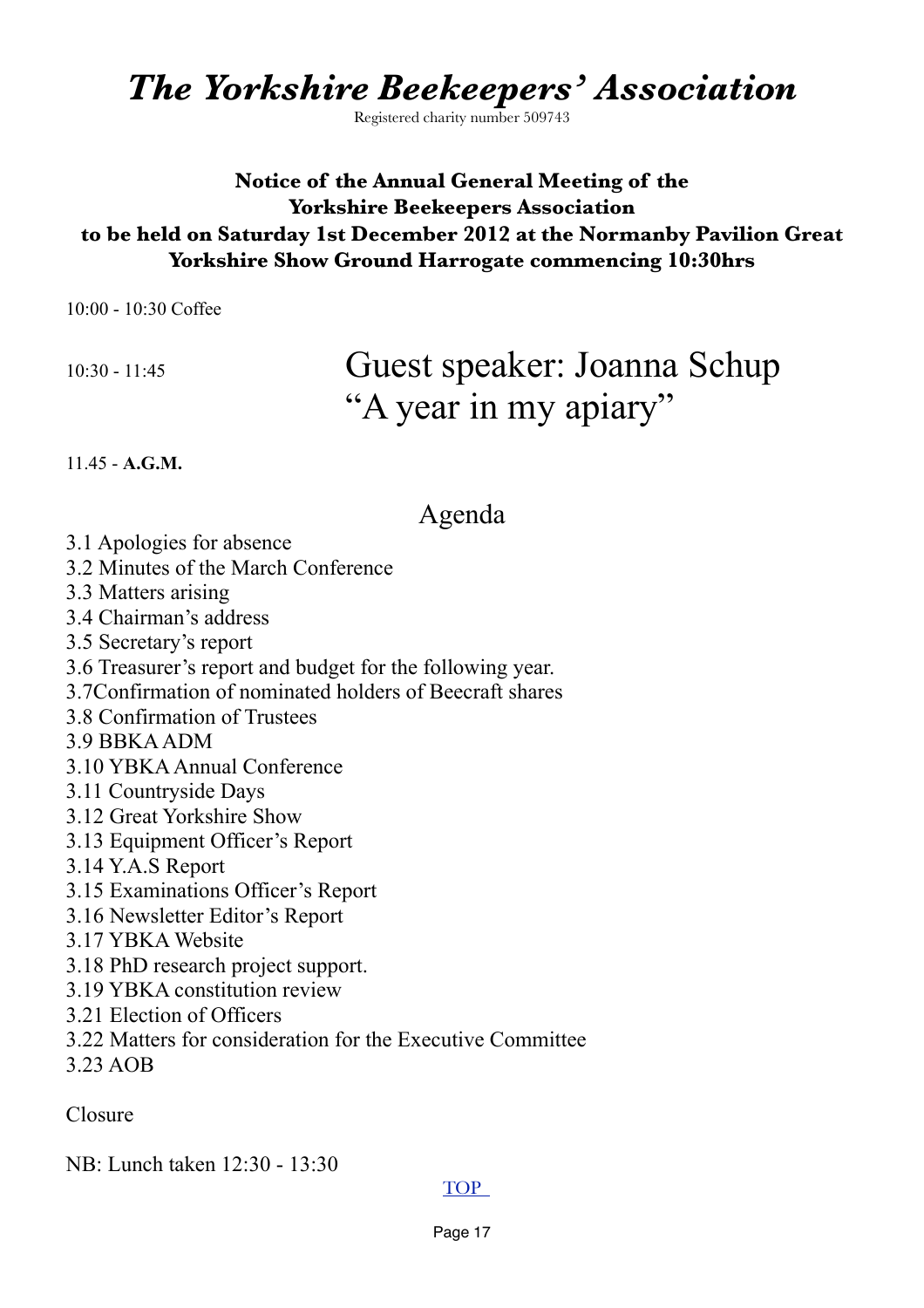# <span id="page-17-0"></span>**Bee Cosy**

One of our YBKA members, Chris Wray has just launched a new product the "Bee Cosy" to help with the wintering of bees. Chris' apiary is in an exposed location on Beamsley Beacon where he needs to maximise his colonies' use of stores. For some time, therefore, he has been testing the merits of different forms of external hive insulation, combined with weighing his hives and using temperature sensors inside the hive.

The development of the Bee Cosy is the result. It is a breathable, waterproof, insulating cover to go over the hive.





Chris' website [www.beecosy.com](http://www.beecosy.com/) explains that it is designed to be fitted when the temperature falls below 7C as colonies begin to consume increasing amounts of stores at this point. By raising internal hive temperatures, the Bee Cosy reduces the amount of stores colonies need, helps colonies move across frames to their winter stores and avoids moisture and condensation in the hive. Visit [www.beecosy.com](http://www.beecosy.com/) for more information on the wintering of bees and the merits of the Bee Cosy. Chris has also volunteered to speak at any Association meetings this winter that would like to know more about the impact of winter on bees. He can be contacted at [chris@beecosy.com.](mailto:chris@beecosy.com)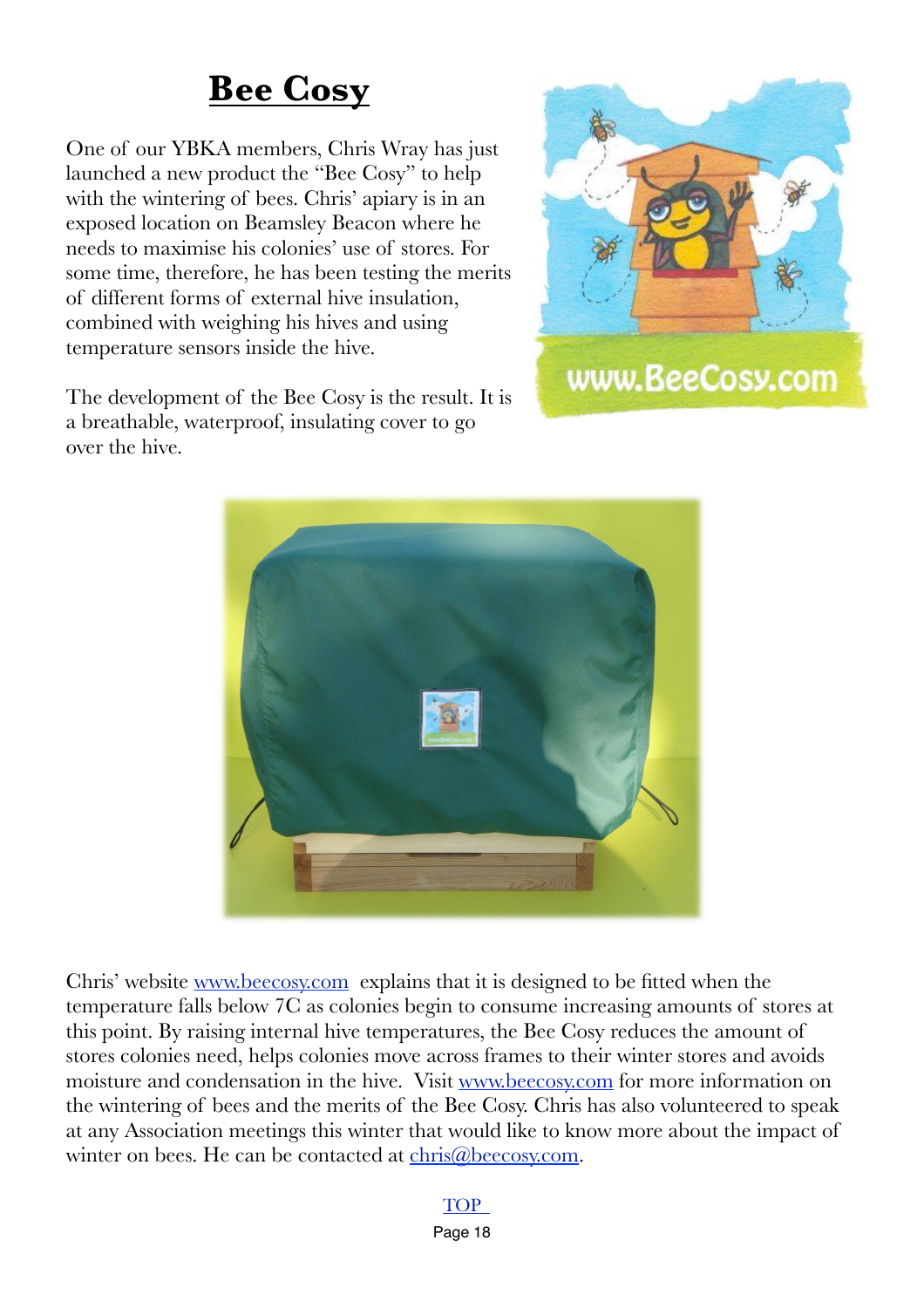# <span id="page-18-0"></span>Yorkshire Beekeepers Association General Purposes Committee

#### Chairman

Mr William Cadmore 01132160482 [bill.cadmore@ntlworld.com](mailto:bill.cadmore@ntlworld.com)

#### Vice Chairman

Tony Jefferson 07749731945 [stoneleabees@yahoo.co.uk](mailto:stoneleabees@yahoo.co.uk)

#### Hon. Secretary

Brian Latham 01132643436 [brian.latham@ntlworld.com](mailto:brian.latham@ntlworld.com)

#### Hon. Treasurer

Bob Hunter 01484 713671 [rmwhunter@blueyonder.co.uk](mailto:rmwhunter@blueyonder.co.uk?subject=)

Equipment Officer Roger Chappel [roger@rchappel.orangehome.](mailto:roger@rchappel.orangehome.co.uk) [co.uk](mailto:roger@rchappel.orangehome.co.uk) 01325315741

## School Day Organiser Phil Gee 01422886114 07769650059 pigphilgee@aol.com

## NBU Representative

Ivor Flatman 01924 252795 07775 119436 [ivor.flatman@fera.gsi.gov.uk](mailto:ivor.flatman@fera.gsi.gov.uk)

#### **Honey Show Organisation**

Dave Shannon 01302-772837 [dave\\_aca@tiscali.co.uk](mailto:dave_aca@tiscali.co.uk)

#### Newsletter Editor

Bill Cadmore 01132160482 [bill.cadmore@ntlworld.com](mailto:bill.cadmore@ntlworld.com)

#### Area Representatives

Simon Maslin [maslin@maslin.karoo.co.uk](mailto:maslin@maslin.Karoo.co.uk) 01482 656018

#### Christopher Barlow [chrisbarlow02@yahoo.co.uk](mailto:chrisbarlow02@yahoo.co.uk) 01924 835090

Education/Examinations Wendy Maslin 01482 656018 [wendy@maslin.karoo.co.uk](mailto:wendy@maslin.karoo.co.uk)

#### BBKA ADM Delegate

Tony Jefferson 07749731945 [stoneleabees@yahoo.co.uk](mailto:stoneleabees@yahoo.co.uk)

#### Information Officer

Graham Crerar 07855959749 [graham.crerar@civica.co.uk](mailto:graham.crerar@civica.co.uk)

#### Web Master

David Lamont 07968817153 [dave@mtvhosting.co.uk](mailto:dave@mtvhosting.co.uk)

## YAS Representative

Michael Badger 0113 294 5879 [buzz.buzz@ntlworld.com](mailto:buzz.buzz@ntlworld.com)

**TOP** 

## Regional Bee Inspector

Ivor Flatman tel. 01924 252795 e-mail [ivor.flatman@fera.gsi.gov.uk](mailto:ivor.flatman@fera.gsi.gov.uk) NBU office: National Bee Unit, The Food and Environment Research Agency, Sand Hutton, York, UK, YO41 1LZ Email: [nbu@fera.gsi.gov.uk](mailto:nbu@fera.gsi.gov.uk) Telephone: 01904 462510 Web site:<https://secure.fera.defra.gov.uk/beebase/>

## **BEEBASE**

Have you visited BeeBase recently ?

Look at the record keeping system available to you. Well worth considering as a place to keep you own colony and apiary records. Why not build its use into your beginners and basic exams courses ?